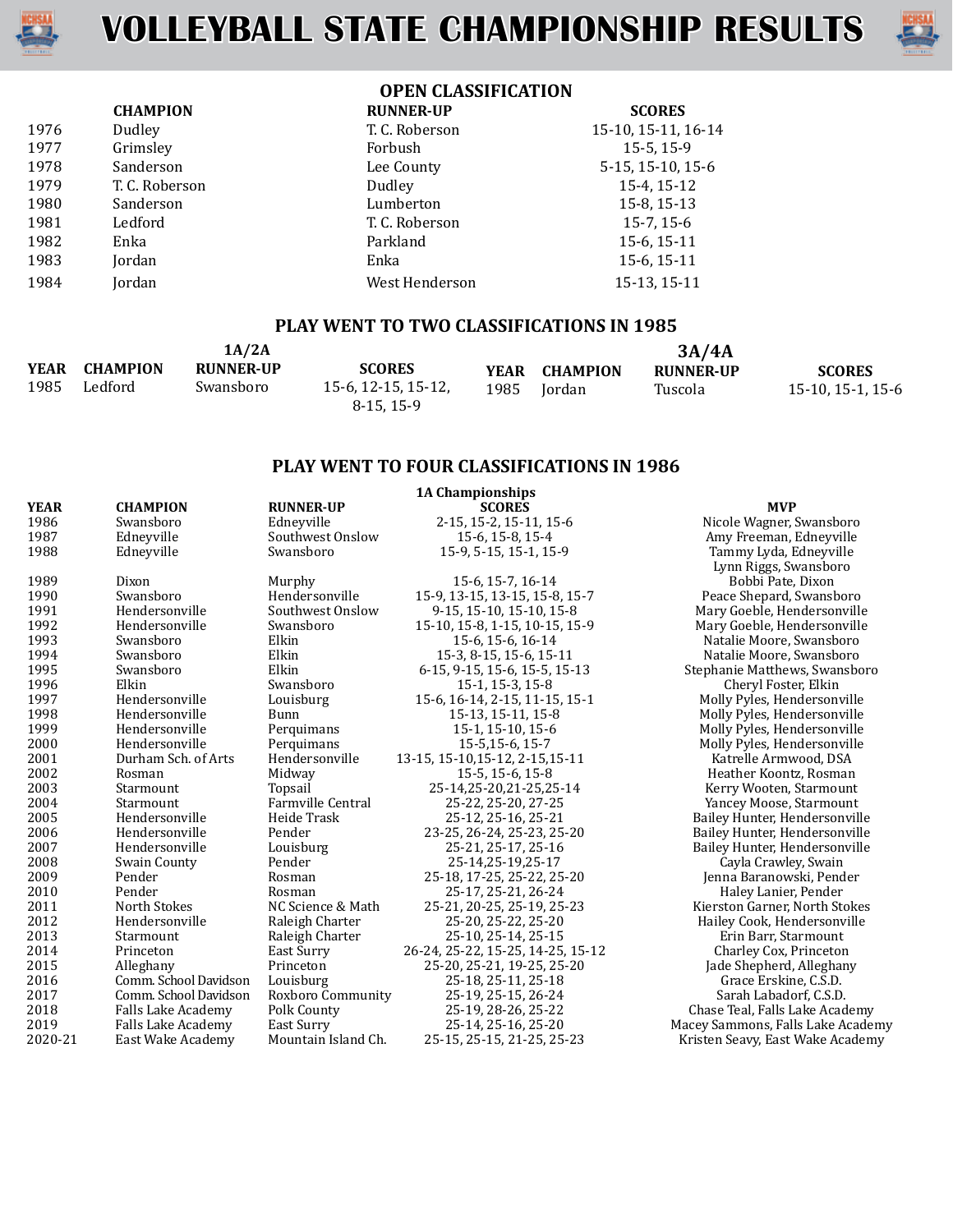

# **VOLLEYBALL STATE CHAMPIONSHIP RESULTS**

|             |                         |                    | <b>2A Championships</b>           |                                     |
|-------------|-------------------------|--------------------|-----------------------------------|-------------------------------------|
| <b>YEAR</b> | <b>CHAMPION</b>         | <b>RUNNER-UP</b>   | <b>SCORES</b>                     | <b>MVP</b>                          |
| 1986        | Mount Airy              | Louisburg          | 15-10, 15-6, 15-9                 | Natalie Nester, Mount Airy          |
| 1987        | Mount Airy              | Pender             | 15-11, 15-9, 15-13                | LouAnn Thomas, Mount Airy           |
| 1988        | Louisburg               | Mount Airy         | 16-14, 11-15, 15-11, 8-15, 16-14  | Genie Riggan, Louisburg             |
| 1989        | Louisburg               | Mount Airy         | 9-15, 15-9, 13-15, 15-13, 15-5    | Crystal Cofield, Louisburg          |
| 1990        | Mount Airy              | Louisburg          | 10-15, 15-12, 15-6, 15-5          | Sara Knott, Mount Airy              |
| 1991        | Southwestern Randolph   | Charlotte Catholic | 4-15, 15-3, 14-16, 15-11, 15-4    | Holly Hill, SW Randolph             |
| 1992        | Southwestern Randolph   | Louisburg          | 15-9, 15-3, 15-13                 | Holly Hill, SW Randolph             |
| 1993        | Mooresville             | Louisburg          | 14-16, 15-7, 15-9, 15-2           | Tish McLaughlin, Mooresville        |
| 1994        | Mooresville             | Southern Guilford  | 15-7, 15-4, 15-0                  | Star Dyk, Mooresville               |
| 1995        | Southwest Guilford      | Forbush            | 15-9, 16-14, 15-11                | Lori Schott, Southwest Guilford     |
| 1996        | Forbush                 | Southwest Guilford | 15-5, 15-9, 15-7                  | Laura Greene, Forbush               |
| 1997        | Forbush                 | Southern Guilford  | 15-3,15-6,15-8                    | Karen Shore, Forbush                |
| 1998        | Forbush                 | Southern Guilford  | 15-7, 15-13, 15-11                | Laura Greene, Forbush               |
| 1999        | Charlotte Catholic      | Swansboro          |                                   | Erin Street, Charlotte Catholic     |
|             |                         |                    | 15-11, 15-7, 18-16                |                                     |
| 2000        | Charlotte Catholic      | Southern Guilford  | 15-2, 15-12, 15-4                 | Brittany Zahn, Charlotte Catholic   |
| 2001        | Charlotte Catholic      | Southern Vance     | 15-13, 15-5, 15-10                | Erin Street, Charlotte Catholic     |
| 2002        | Southern Vance          | West Iredell       | 7-15, 15-5, 15-13, 16-14          | Arlene Mitchell, Southern Vance     |
| 2003        | West Henderson          | Pender             | 25-14,25-16, 25-19                | Brooke Stanley, West Henderson      |
| 2004        | West Henderson          | Cedar Ridge        | 25-16,25-11, 25-12                | Jessie Sims, West Henderson         |
| 2005        | Cardinal Gibbons        | West Henderson     | 25-17, 25-22, 25-23               | Christina Falcone, Card. Gibbons    |
| 2006        | Cardinal Gibbons        | West Henderson     | 23-25, 25-16, 25-16, 25-21        | Katie Kabbes, Cardinal Gibbons      |
| 2007        | <b>Cardinal Gibbons</b> | Starmount          | 25-16, 25-13, 25-20               | Katie Kabbes, Cardinal Gibbons      |
| 2008        | West Henderson          | Cardinal Gibbons   | 16-25, 28-26, 25-21, 19-25, 15-10 | Erica Cantrell, West Henderson      |
| 2009        | North Surry             | Cedar Ridge        | 25-13, 25-21, 25-17               | Courtney Campbell, North Surry      |
| 2010        | Starmount               | Northeastern       | 20-25, 25-21, 26-24, 25-23        | Ashton Gregory, Starmount           |
| 2011        | Newton-Conover          | Northeastern       | 25-14, 25-21, 25-19               | Isabella Zaliagiris, Newton-Conover |
| 2012        | North Surry             | South Granville    | 25-19, 26-24, 19-25, 16-25, 19-17 | Malaya Johnson, North Stokes        |
| 2013        | Hendersonville          | Wheatmore          | 25-20, 26-24, 22-25, 25-21        | Cassie Born, Hendersonville         |
| 2014        | Hendersonville          | South Granville    | 25-14, 28-26, 25-12               | Cassie Born, Hendersonville         |
| 2015        | South Granville         | Wheatmore          | 20-25, 25-21, 25-19, 21-25, 15-12 | Megan Fuhr, South Granville         |
| 2016        | Carrboro                | Maiden             | 25-20, 25-17, 18-25, 25-12        | Destiny Cox, Carrboro               |
| 2017        | Carrboro                | West Iredell       | 25-15, 17-25, 25-20, 25-18        | Destiny Cox, Carrboro               |
| 2018        | <b>Currituck County</b> | West Davidson      | 25-13, 25-9, 25-21                | Kamryn Johnson, Currituck Co.       |
| 2019        | Fred T. Foard           | Ayden-Grifton      | 25-15, 25-12, 25-11               | Michelle Thao, Fred T. Foard        |
| 2020-21     | Fred T. Foard           | McMichael          | 25-14, 25-11, 25-22               | Michelle Thao, Fred T. Foard        |
|             |                         |                    |                                   |                                     |
|             |                         |                    | <b>3A Championships</b>           |                                     |
| <b>YEAR</b> | <b>CHAMPION</b>         | <b>RUNNER-UP</b>   | <b>SCORES</b>                     | <b>MVP</b>                          |
| 1986        | D. H. Conley            | Enka               | 16-14, 15-11, 16-14               | Trellaney Boyd, D. H. Conley        |
| 1987        | Trinity                 | Enka               | 15-0, 15-11, 15-5                 | Gail White, Trinity                 |
| 1988        | West Carteret           | North Surry        | 15-11, 10-15, 15-3, 15-8          | Shannon McKay, West Carteret        |
| 1989        | West Henderson          | D. H. Conley       | 15-9, 15-11, 15-11                | Josie Youngblood, West Henderson    |
| 1990        | West Henderson          | D. H. Conley       | 15-2, 15-12, 16-18, 15-11         | Josie Youngblood, West Henderson    |
| 1991        |                         | D. H. Conley       |                                   |                                     |
|             | Smoky Mountain          |                    | 15-10, 15-9, 15-11                | Pam Sumner, Smoky Mountain          |
| 1992        | Smoky Mountain          | D. H. Conley       | 15-6, 5-15, 15-13, 15-13          | Pam Sumner, Smoky Mountain          |
| 1993        | Smoky Mountain          | Asheboro           | 15-7, 15-9, 15-9                  | Brandi Young, Smoky Mountain        |
| 1994        | Asheboro                | Smoky Mountain     | 15-7, 6-15, 12-15, 15-4, 15-9     | Cody Cross, Asheboro                |
| 1995        | Fred T. Foard           | Asheboro           | 15-13, 15-2, 11-15, 15-6          | Linette Ramseur, Fred T. Foard      |
| 1996        | Fred T. Foard           | Beddingfield       | 15-2, 15-9, 15-2                  | Linette Ramseur, Fred T. Foard      |
| 1997        | Fred T. Foard           | Southwest Guilford | 15 - 10, 11 - 15, 15 - 7, 15 - 6  | Crissy Harrison, Fred T. Foard      |
| 1998        | Kings Mountain          | East Chapel Hill   | 18-16, 15-9, 13-15, 15-8          | Kristie Brinkley, Kings Mountain    |
| 1999        | East Henderson          | East Chapel Hill   | 15-5,15-12, 9-15, 15-13           | Juliet Pack, East Henderson         |
| 2000        | East Henderson          | East Chapel Hill   | 15-10, 15-11, 14-16, 15-4         | Juliet Pack, East Henderson         |
| 2001        | Kings Mountain          | East Chapel Hill   | 15-3, 15-13, 15-4                 | Carrie Brinkley, Kings Mountain     |
| 2002        | Fred T. Foard           | East Chapel Hill   | 15-5, 16-14, 15-6                 | Audra Harrison, Fred T. Foard       |
| 2003        | Fred T. Foard           | Manteo             | 25-17, 25-11, 25-21               | Audra Harrison, Fred T. Foard       |
| 2004        | Mooresville             | Orange             | 25-22, 25-16, 25-15               | Noell Dyk, Mooresville              |
| 2005        | Fred T. Foard           | D.H. Conley        | 25-21, 25-16, 25-16               | Mai Zoua Lo, Fred T. Foard          |
| 2006        | Southwest Guilford      | J.F. Webb          | 25-22, 25-19, 25-20               | Sarah Schermerhorn, SW Guilford     |
| 2007        | D.H. Conley             | West Iredell       | 20-25, 25-15, 21-25, 25-22, 15-7  | Stephanie Lombardo, D.H. Conley     |
| 2008        | North Iredell           | D.H. Conley        | 25-18, 25-22, 25-17               | Molly Rhyne, North Iredell          |
| 2009        | Cardinal Gibbons        | West Henderson     | 25-14, 25-12, 25-18               | Madison Bugg, Cardinal Gibbons      |
| 2010        | Cardinal Gibbons        | North Iredell      | 25-22, 21-25, 25-21, 25-8         | Madison Bugg, Cardinal Gibbons      |
| 2011        | Cardinal Gibbons        | North Iredell      | 25-19, 25-20, 25-21               | Madison Bugg, Cardinal Gibbons      |
| 2012        | <b>Cardinal Gibbons</b> | Jesse Carson       | 26-24, 25-18, 25-20               | Haleigh Nelson, Cardinal Gibbons    |
| 2013        | Cardinal Gibbons        |                    | 25-19, 25-13, 26-24               |                                     |
|             | Princeton               | Jesse Carson       |                                   | Cheyenne Wood, Cardinal Gibbons     |
| 2014        |                         | East Surry         | 26-24, 25-22, 15-25, 14-25, 15-12 | Charley Cox, Princeton              |
| 2015        | South Iredell           | Asheboro           | 25-14, 25-11, 25-9                | Julia Scoles, South Iredell         |
| 2016        | Cox Mill                | Chapel Hill        | 25-19, 25-20, 25-21               | Taylor Rowland, Cox Mill            |
| 2017        | North Iredell           | Chapel Hill        | 11-25, 25-16, 25-19, 27-29, 15-12 | Ashley Hawkins, North Iredell       |
| 2018        | Marvin Ridge            | D.H. Conley        | 25-22, 25-8, 25-16                | Mac Russ, Marvin Ridge              |

### **3A Championships**

Enka 16-14, 15-11, 16-14 Trellaney Boyd, D. H. Conley Enka 15-0, 15-11, 15-5 1990 D. H. Conley 15-2, 15-12, 16-18, 15-11 Josie Youngblood, West Henderson<br>
15-10, 15-9, 15-11 Pam Sumner, Smoky Mountain 1991 D. H. Conley 1991 of the 1991 Smoky Mountain D. H. Conley 15-10, 15-15, 15-13, 15-13 D. H. Conley 15-6, 5-15, 15-13, 15-13 15-6, 5-15, 15-13, 15-13<br>
15-6, 5-15, 15-13, 15-13 Pam Sumner, Smoky Mountain Asheboro<br>
15-7, 15-9, 15-9 Pam Brandi Young, Smoky Mountain Asheboro 15-7, 15-9, 15-9 Brandi Young, Smoky Mountain Smoky Mountain 15-7, 6-15, 12-15, 15-4, 15-9 Brandi Young, Smoky Mountain 15-7, 6-15, 12-15, 15-4, 15-9<br>
Asheboro 15-13, 15-2, 11-15, 15-6 Asheboro 15-13, 15-2, 11-15, 15-6 Linette Ramseur, Fred T. Foard Beddingfield 15-2, 15-9, 15-2 Linette Ramseur, Fred T. Foard Beddingfield 15-2, 15-9, 15-2<br>
Southwest Guilford 15-10, 11-15, 15-7, 15-6 Crissy Harrison, Fred T. Foard 1997 Fred T. Foard Southwest Guilford 15- 10, 11-15, 15-7, 15-6 Crissy Harrison, Fred T. Foard East Chapel Hill 18-16, 15-9, 13-15, 15-8 Kristie Brinkley, Kings Mountain East Chapel Hill 15-5, 15-12, 9-15, 15-13 [uliet Pack, East Henderson East Chapel Hill 15-5,15-12, 9-15, 15-13 Juliet Pack, East Henderson Juliet Pack, East Henderson East Lennerson East Chapel Hill 15-10, 15-11, 14-16, 15-4 Juliet Pack, East Henderson East Chapel Hill 15-10, 15-13, 15-4 Carrie Brinkley, Kings Mounta East Chapel Hill 15-3, 15-13, 15-4 Carrie Brinkley, Kings Mountain East Chapel Hill 15-5, 16-14, 15-6 Audra Harrison, Fred T. Foard East Chapel Hill **2002 Fred T. Foard East Chapel Hill** 15-5, 16-14, 15-6 **Audra Harrison, Fred T. Foard Manteo**<br>Manteo **Manteo** 25-17, 25-11, 25-21 Audra Harrison, Fred T. Foard 125-17, 25-11, 25-21, 25-21, 25-21, 25-21, 25-21, 25-21, 25-21, 25-21, 25-21, 25-21, 25-21, 25-21, 2 2004 Mooresville Orange 25-22, 25-16, 25-15 Noell Dyk, Mooresville 2005 Fred T. Foard D.H. Conley 25-21, 25-16, 25-16 Mai Zoua Lo, Fred T. Foard 2006 J.F. Webb 25-22, 25-19, 25-20<br>West Iredell 20-25, 25-15, 21-25, 25-22, 15-7 Stephanie Lombardo, D.H. Conley 20-25, 25-15, 21-25, 25-22, 15-7<br>
25-18, 25-22, 25-17<br>
25-18, 25-22, 25-17 D.H. Conley 25-18, 25-22, 25-17 Molly Rhyne, North Iredell West Henderson 25-14, 25-12, 25-18 Madison Bugg, Cardinal Gibbo West Henderson 25-14, 25-12, 25-18 Madison Bugg, Cardinal Gibbons North Iredell<br>North Iredell 25-22, 21-25, 25-21, 25-8 Madison Bugg, Cardinal Gibbons North Iredell 25-22, 21-25, 25-21, 25-8 Madison Bugg, Cardinal Gibbons<br>
25-19, 25-20, 25-21 Madison Bugg, Cardinal Gibbons 2011 Cardinal Gibbons North Iredell 25-19, 25-20, 25-21 Madison Bugg, Cardinal Gibbons Example 26-24, 25-18, 25-20 Haleigh Nelson, Cardinal Gibbons<br>1993 Jesse Carson 25-19, 25-13, 26-24 Cheyenne Wood, Cardinal Gibbons example 25-19, 25-13, 26-24 Cheyenne Wood, Cardinal Gibbons (1955)<br>East Surry 26-24, 25-22, 15-25, 14-25, 15-12 Charley Cox, Princeton East Surry 26-24, 25-22, 15-25, 14-25, 15-12<br>Asheboro 25-14, 25-11, 25-9 2015 South Iredell Asheboro 25-14, 25-11, 25-9 Julia Scoles, South Iredell 2016 Cox Mill Chapel Hill 25-19, 25-20, 25-21 Taylor Rowland, Cox Mill 2017 Chapel Hill 11-25, 25-16, 25-19, 27-29, 15-12 Ashley Hawkins, North Ired<br>D.H. Conley 25-22, 25-22, 25-8, 25-16 Mac Russ, Marvin Ridge 2018 Marvin Ridge D.H. Conley 25-22, 25-8, 25-16 Mac Russ, Marvin Ridge 2019 Chapel Hill West Henderson 28-26, 25-20, 25-23, 25-11 Kaya Merkler, Chapel Hill

Maddie May, D.H. Conley